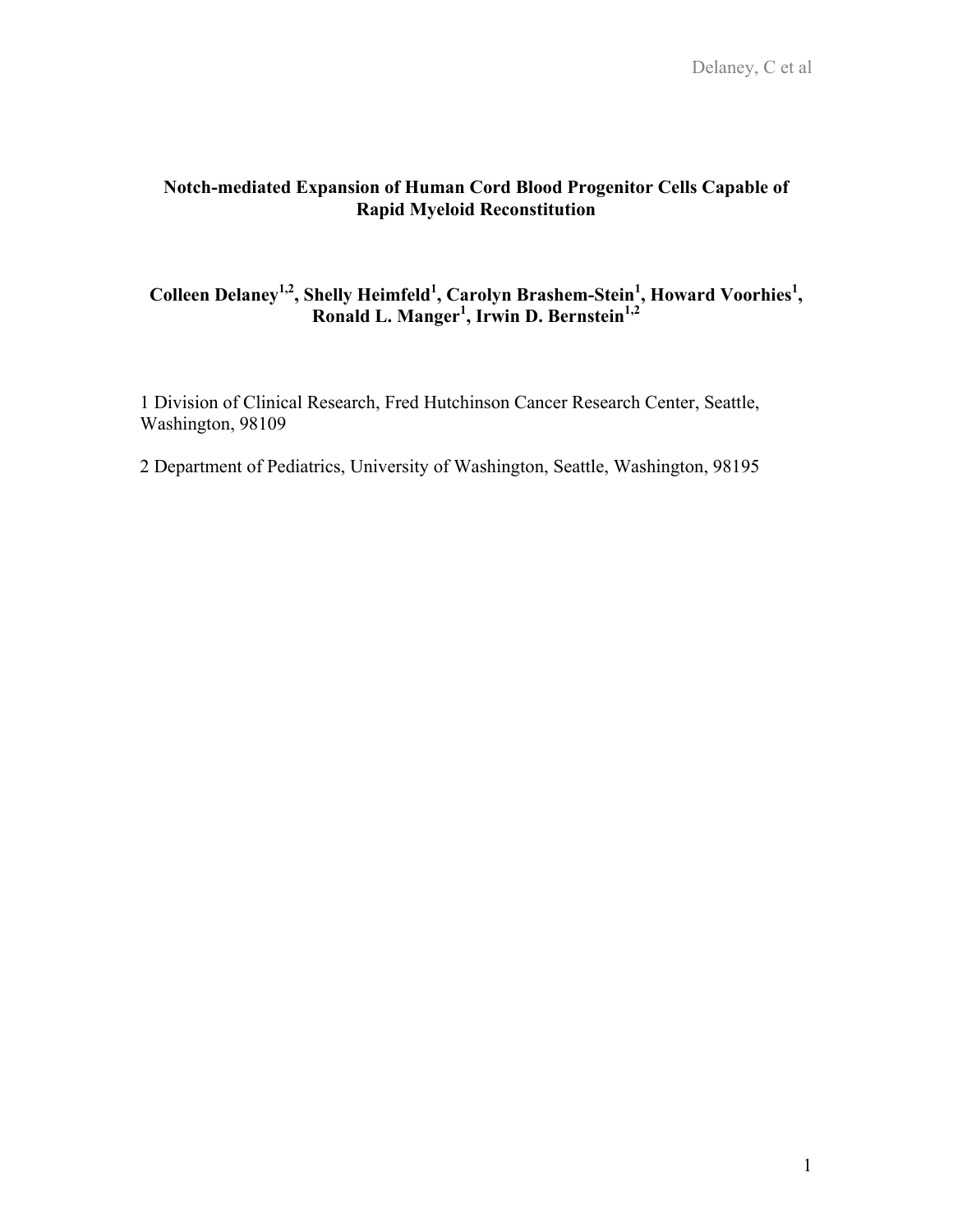### **Abstract**

Delayed myeloid engraftment following cord blood transplantation (CBT) is thought to result from inadequate numbers of progenitor cells in the graft and is associated with increased early transplant related morbidity and mortality. Novel culture strategies that increase the number of cord blood (CB) progenitors capable of rapid myeloid engraftment following CBT would allow more widespread use of this stem cell source for transplantation. Here we report development of a clinically relevant Notchmediated *ex vivo* expansion system for human  $CD34<sup>+</sup>$  CB progenitors that results in a >100 fold increase in the absolute number of stem/progenitor cells, including those capable of enhanced repopulation in the marrow of immunodeficient NOD/SCID mice. Furthermore, when Notch-mediated *ex vivo* expanded CB progenitors were infused in a clinical setting, rapid recovery of myeloid cells was achieved, demonstrating the first observation of rapid engraftment derived from *ex vivo* expanded stem/progenitor cells in humans.

## *Introduction*

 Cord blood is an effective and widely used source of stem cells for patients undergoing hematopoietic stem cell transplantation. Most patients now receive two units of CB derived from different donors to better ensure provision of adequate stem cell numbers for reliable donor engraftment. However, the time to donor engraftment remains relatively delayed, averaging more than 3 weeks to achieve adequate numbers of myeloid cells. This leaves patients susceptible to infection and associated morbidity and mortality. Previous efforts to improve the rate of engraftment using *ex vivo* cytokine-mediated expansion methodologies to generate increased numbers of cells have not shown significant clinical effects<sup> $1-3$ </sup>. To address this, our laboratory has investigated the role of the Notch signaling pathway in regulating *ex vivo* expansion of hematopoietic stem/progenitor cells (HSPC) with the goal of generating increased numbers of progenitor cells capable of rapid repopulation *in vivo* to improve the kinetics of hematopoietic recovery following CBT.

A role for Notch in hematopoiesis was initially suggested by our detection of the human Notch1 gene in CD34<sup>+</sup> or CD34<sup>+</sup>lin<sup>-</sup> human hematopoietic precursors, and enhanced self-renewal of repopulating cells due to retrovirus-mediated expression of a constitutively active form of Notch $1^{4,5}$ . Subsequently, activation of endogenous Notch receptors using immobilized Notch ligand revealed profound effects on the growth and differentiation of mouse marrow precursors with a multi-log increase in the number of Sca-1<sup>+</sup>Gr-1<sup>-</sup> cells with short-term lymphoid and myeloid repopulating ability <sup>6</sup>. For human cells, incubation of CB progenitors in the presence of immobilized ligand generated an approximate 100-fold increase in CD34<sup>+</sup> cell numbers with enhanced repopulating ability in an immunodeficient mouse model<sup>7,8</sup>. Overall, these observations demonstrated that Notch signaling plays an important regulatory role in hematopoiesis and suggest that Notch ligands will be useful reagents for improving *ex vivo* culture of stem/progenitor cells.

We herein report development of an optimized, clinically feasible methodology for generating cord blood stem/progenitor cells for clinical evaluation. We demonstrate a multi-log increase in the  $ex$  vivo generation of  $CD34^+$  cells that repopulate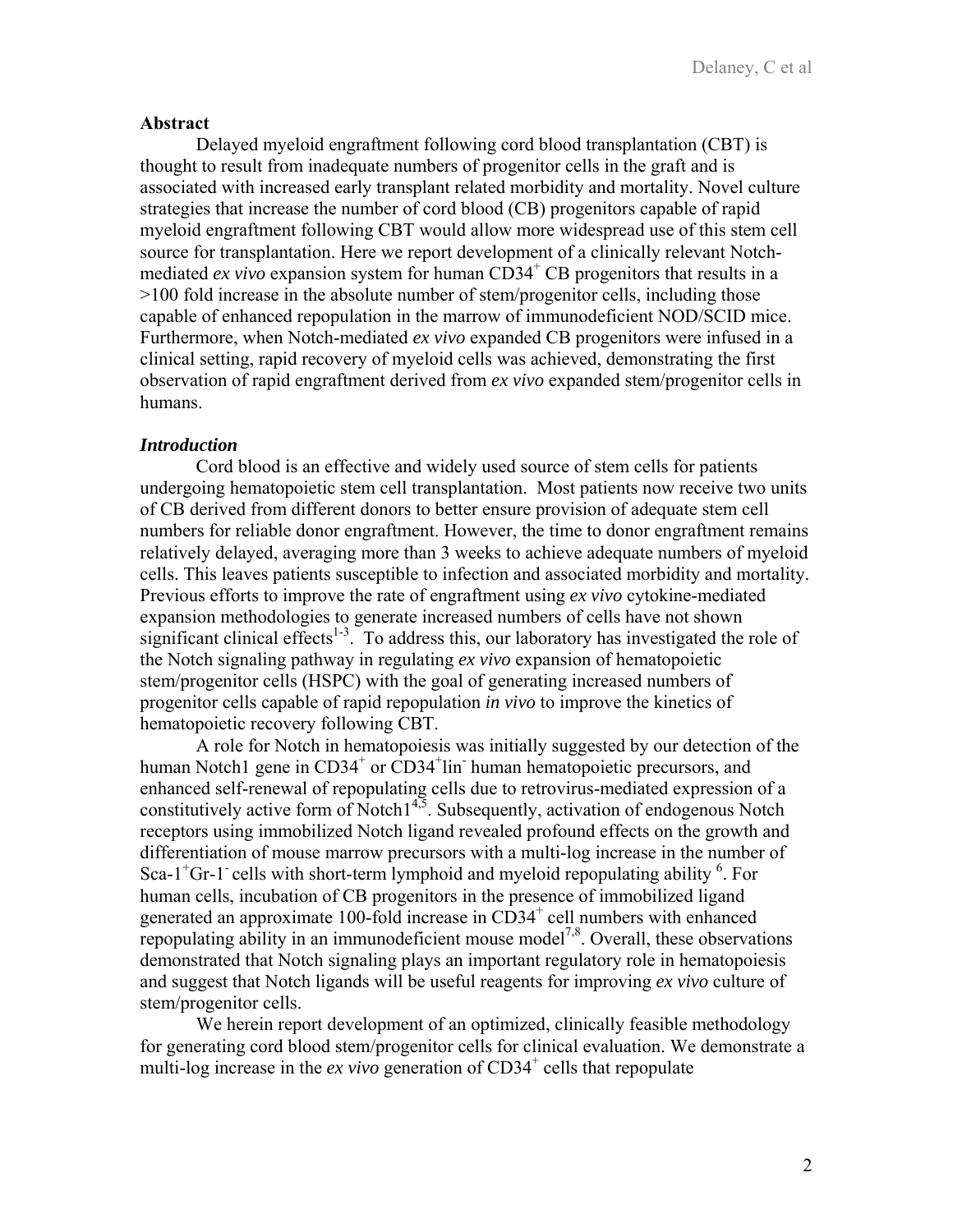immunodeficient mice with markedly enhanced kinetics and magnitude and, in a Phase I myeloablative CBT trial, provide more rapid myeloid engraftment.

## *Results*

# *Preclinical optimization and validation*

Our earlier published studies utilized enriched CD34<sup>+</sup>CD38<sup>-</sup>CB progenitors as the starting cell population for Notch-mediated expansion<sup>7</sup>. To limit cell separation procedures, we first determined whether isolation of the CD38<sup>-</sup> subset of CD34<sup>+</sup> cells was required. We compared growth characteristics and generation of SCID repopulating cells (SRC) of  $CD34^+$  and  $CD34^+CD38^-$  CB cells. Cells were cultured for 17–21 days in the presence of fibronectin fragments and immobilized engineered Notch ligand (Delta1<sup>ext-IgG</sup>) or control human IgG in serum free conditions supplemented with cytokines (SCF 300 ng ml<sup>-1</sup>, Flt3L 300 ng ml<sup>-1</sup>, TPO 100 ng ml<sup>-1</sup>, IL–6 100 ng ml<sup>-1</sup>, and IL–3 10 ng ml<sup>-1</sup>, denoted as "5GF"). Delta1<sup>ext-IgG</sup> consists of the extracellular domain of Delta1 fused to the Fc domain of human IgG1. We observed no significant difference in absolute numbers of CD34<sup>+</sup> cells generated, with a CD34<sup>+</sup> cell fold expansion of 138  $\pm$ 64 and  $163\pm64$ , (mean $\pm$ sem,  $p=0.1612$ , data not shown) for the CD34<sup>+</sup> versus the CD34+ CD38- starting cell population, respectively. Assessment of *in vivo* NOD/SCID repopulating ability at 3, 6 and 10 weeks post infusion revealed enhanced human engraftment in the marrow of recipient mice when a  $CD34^+$  compared to  $CD34^+CD38^+$ starting cell population was used (mean CD45% in CD34<sup>+</sup> versus CD34<sup>+</sup>CD38<sup>-</sup> starting cell populations cultured in the presence of Delta1<sup>ext-IgG</sup>: 3 weeks; 6.7% versus 1.6%, p=0.02 and 10 weeks: 1.0% vs. 0.2%, *p*=0.1). We further determined that the 5GF combination was superior to use of fewer cytokines for *in vitro* generation of CD34<sup>+</sup> cells and SRC frequency determined by limiting dilution analysis (**Supplementary Fig. 1**).

We evaluated multiple, closed system tissue culture bags, tissue culture and nontissue culture treated flasks for ligand binding and growth of cells (see Methods). We also evaluated commercially available clinical grade serum-free media. Based on *in vitro* generation of CD34<sup>+</sup> cells and NOD/SCID repopulating ability, StemSpan SFEM media and X-fold tissue culture bags (Baxter) and Nunc flasks were found to be superior (data not shown). Details regarding the methods for large scale production of cGMP engineered Delta1<sup>ext-IgG</sup> can be found in **Supplementary Methods.** 

Reproducibility of this optimized culture system under cGMP conditions was validated in 19 runs using CB units previously cryopreserved as part of the NHLBI Cord Blood Transplantation (COBLT) Study (obtained via the NHLBI repository). We observed consistent growth, averaging greater than 150 fold expansion of CD34<sup>+</sup> cells regardless of the starting purity which ranged from 19 to 95% (mean  $64\% \pm 5.2\%$ , sem), with the low 19% purity value being an outlier (**Table 1**). All validation run experiments resulted in detectable engraftment of human CD45<sup>+</sup> cells in immunodeficient mice.

We further evaluated the functional properties of cells generated using  $CD34<sup>+</sup>$ cells selected from pooled fresh CB and cryopreserved until use. We found a  $222 \pm 57$ (mean  $\pm$  sem, *n*=5) fold expansion of CD34<sup>+</sup> cells cultured in the presence of Delta1<sup>ext-IgG</sup> versus a 68±30 fold expansion for cells cultured in the presence of control IgG (*p*=0.006). Repopulating ability and SRC frequency was significantly higher in mice receiving cells cultured with Delta<sup>1ext-IgG</sup> ( $p$ <0.0001) and included both myeloid and lymphoid cells (**Fig. 1a**). The observed increase in overall human hematopoietic reconstitution at 9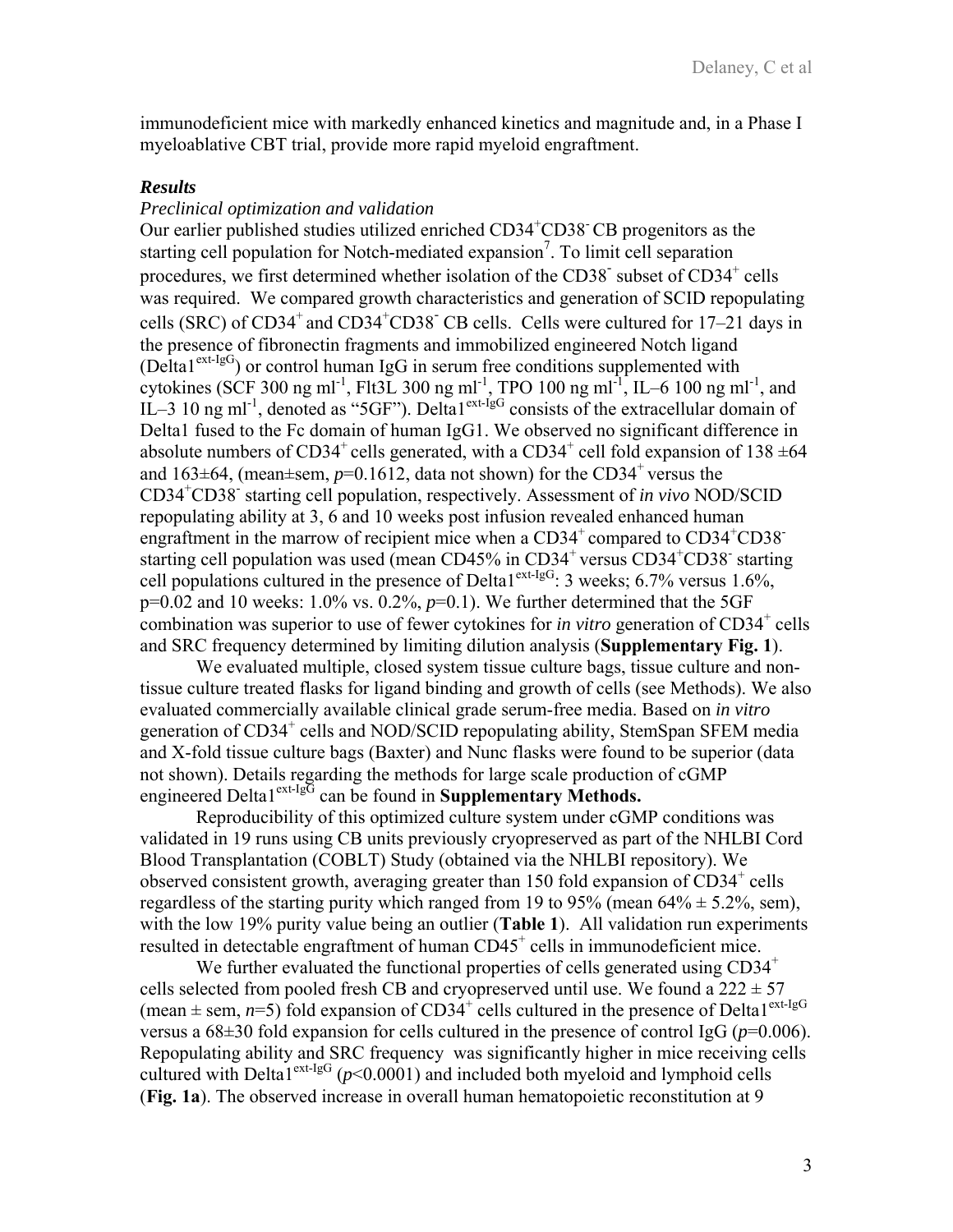versus 3 weeks after culture with Delta1<sup>ext-IgG</sup> resulted from an increase in engrafted lymphoid cells. Myeloid engraftment decreased somewhat, suggesting at least a portion of the starting engrafting cells were short term in nature. However, the continued presence of at least some longer-term repopulating cells after *ex vivo* culture was suggested by secondary transplantation of whole marrow from NOD/SCID IL-2R $\gamma^{\text{null}}$ mice transplanted 17- 22 weeks prior with expanded cells that revealed human engraftment (defined as  $>0.5\%$  human CD45<sup>+</sup> cells) in the marrow of 7/11 secondary recipient mice, also NOD/ SCID IL- $2R\gamma$ <sup>null</sup> mice (**Supplementary Fig. 2**). Moreover, SRC frequency was found to be markedly enhanced with limit dilution analysis demonstrating a 15.6 fold increase in SRC frequency in mice that received Delta1<sup>ext-IgG</sup>cultured cells as compared to those receiving non-cultured cells at 3 weeks post transplant ( $p=0.0001$ ) and a 6.2 fold increase in SRC frequency at 9 weeks ( $p=0.0001$ ) (**Table 2**). To our knowledge, this is the highest reported expansion of human SRC frequency reported to date  $\frac{9-11}{2}$ . Furthermore, the fold-increase in repopulating cells revealed in these limit dilution assays suggest that the observed increase in overall human engraftment in mice receiving Delta1-cultured cells resulted mainly or completely from the generation of repopulating cells as a direct result of culture with Notch ligand.

Critical to future clinical efficacy of this approach was whether more rapid engraftment could be observed after Notch-mediated expansion. In three independent experiments, measurable human engraftment at 10 days post transplant (defined as  $\geq 0.5\%$ ) human CD45<sup>+</sup> cells in the marrow of recipient mice) was seen in all mice receiving Delta1-cultured cells, whereas no mice receiving non-cultured CB cells showed human engraftment. This engraftment consisted of > 95% myeloid cells as measured by coexpression of the human antigens, CD33 and CD45 (**Fig. 1c** and data not shown)*,* demonstrating the ability of Notch-expanded CB progenitors to provide markedly accelerated hematopoietic repopulation in this animal model system.

#### *Proof of principal: preliminary results of phase I trial*

A phase I trial involving transplantation of a non-manipulated unit along with CB progenitors from a second CB unit that have undergone Notch-mediated *ex vivo* expansion is ongoing. The primary objective is evaluation of safety of infusing the *ex vivo* expanded CB progenitors, while secondary objectives include evaluation of the kinetics and durability of hematopoietic reconstitution and the relative contribution to engraftment as provided by the expanded and non-manipulated CB units.

To date, we have enrolled ten patients with high risk acute leukemias in morphologic remission at the time of transplant (**Supplementary Table 1**) with a median age of 27.5 years (range, 3 to 43) and median weight of 61.5 kilograms (range, 16 to 79). Based on studies by Wagner and colleagues at the University of Minnesota demonstrating safety of double CB unit infusion, patients receive a myeloablative preparative regimen (1320 cGy TBI, 120mg/kg cytoxan and 75mg/m2 Fludarabine) followed by infusion of one non-manipulated and one *ex vivo* expanded CB graft. CB donors are chosen on the basis of cell dose and HLA, with all units being  $> 4/6$  matched to the recipient (intermediate resolution at HLA-A and B, and high resolution at DRB1) and at least 3/6 matched to each other (**Supplementary Table 1**). Additional criteria for donor CB selection include a minimum requirement of a total nucleated cell (TNC) dose in the nonmanipulated graft of at least 2.5 x  $10^7$  TNC/kg (based on pre-cryopreservation numbers),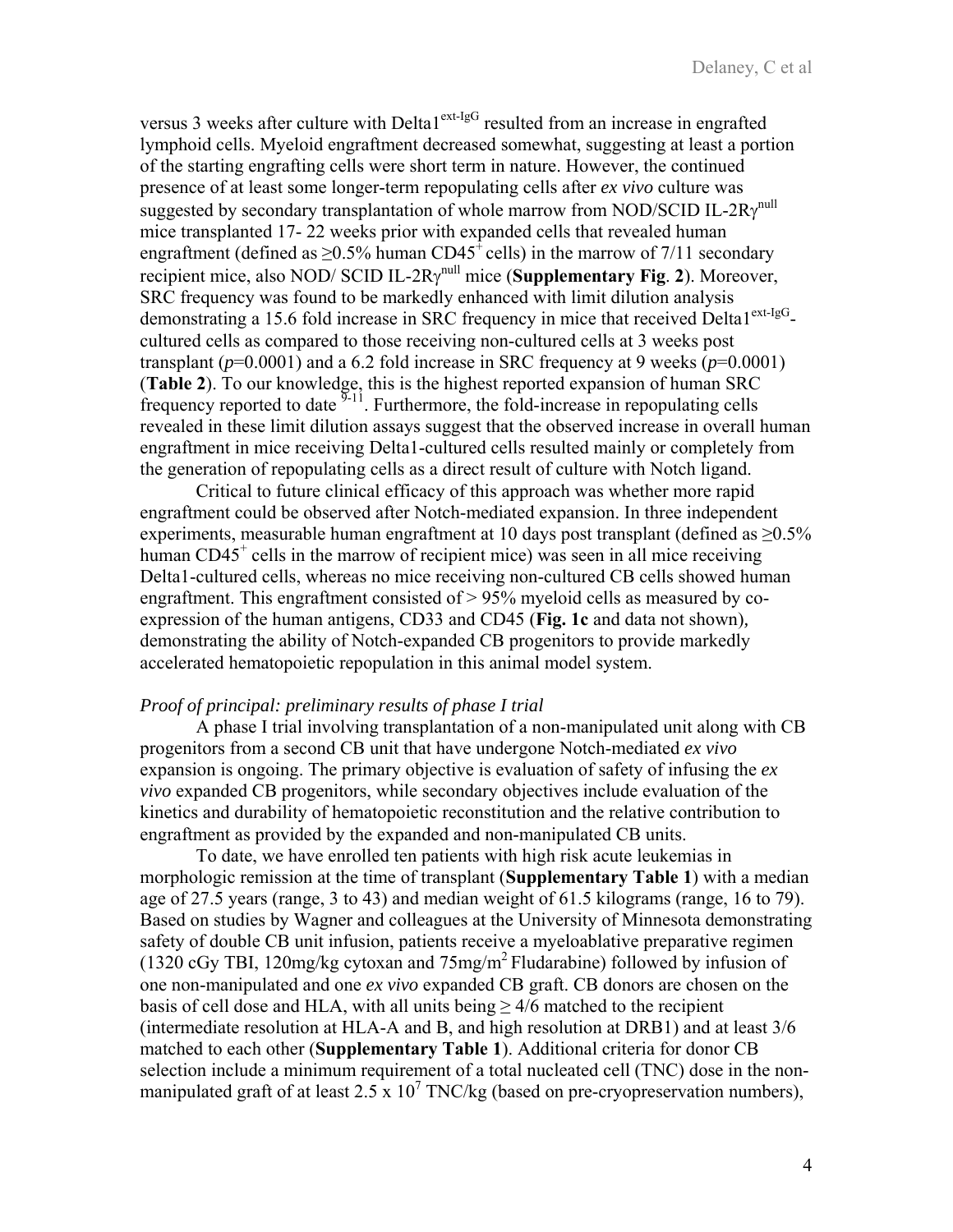independent of the match grade (HLA) of the unit to the recipient. All patients receive prophylaxis for graft-versus-host-disease (GVHD) consisting of cyclosporine and mycophenolate mofetil beginning on day –3.

Sixteen days prior to the stem cell infusion date, we thawed the unit selected for *ex vivo* expansion, selected for CD34 using the Isolex 300i and initiated cultures as described above. Cultures were expanded as required to maintain cell densities at  $\leq 1x10^6$  total cells ml<sup>-1</sup>. On the day of transplant, the cultures were harvested and infused 4 hours after infusion of a non-cultured, unrelated donor CB graft. At harvest, there was an average fold expansion of  $CD34^+$  cells of 164 ( $\pm$ 48 s.e.m, range 41-471) and an average fold expansion of total cell numbers of 562 (±134 s.e.m, range 146 - 1496) (**Fig. 2a**). Additional details of the final harvested product can be found in the supplemental data (**Supplementary Tables 2 and 3**). Of note, there were no mature T cells infused with the expanded graft. Despite cell losses that occur with CD34 cell selection, in all cases the absolute number of  $CD34^+$  cells at the end of culture greatly exceeded the precryopreservation CD34 cell number. The infused  $CD34<sup>+</sup>$  cell dose derived from the expanded CB graft averaged 6 x10<sup>6</sup> CD34/kg (range 0.93 to 13 x10<sup>6</sup>) versus 0.24 x10<sup>6</sup> CD34/kg (range 0.06 to 0.54 x10<sup>6</sup>) ( $p = 0.0004$ ) from the non-manipulated CB graft. There was no significant difference in the average TNC /kilogram dose infused between the non-manipulated and expanded cell grafts.

The kinetics of hematopoietic recovery and the relative contribution of the expanded and non-manipulated CB grafts to engraftment were determined beginning 7 days post transplant. Time to ANC  $\geq$ 500  $\mu$ l<sup>-1</sup> was evaluable in nine out of ten patients in whom time to achieve an ANC of  $\geq 500 \mu l^{-1}$  was shortened significantly, with a median time of 16 days (range,  $7 - 34$  days). This compares quite favorably with a median time of 26 days (range,  $16 - 48$  days;  $p = 0.002$ ) in a concurrent cohort of 20 patients undergoing double CB transplantation at our institution with identical conditioning and post-transplant immunosuppressive regimen (**Fig. 2b**). This cohort also did not differ significantly in age, weight, diagnosis or infused cell doses as provided by the nonmanipulated units (**Supplemental Table 1**). Furthermore, prior publications suggest that an ANC threshold of  $>100 \mu l^{-1}$  is strongly associated with a survival benefit post allogeneic stem cell transplant<sup>12</sup>. Among enrolled patients median time to achieve an ANC >100  $\mu$ l<sup>-1</sup> was 9 days versus 19 days in the conventional setting (as above) (*p*=0.006, data not shown). One patient experienced primary graft rejection. Of note, we have observed no infusional toxicities or other safety concerns. Average follow-up time for this set of 10 patients is currently 354 days (range  $77 - 806$ ), and 7 out of 10 patients remain alive with no evidence of disease, and sustained complete donor engraftment. Acute grade II GVHD has been observed in all evaluable patients, except for one who had overall grade III acute GVHD. All patients responded to therapy. No chronic extensive GVHD has been observed and three patients have been diagnosed with chronic limited GVHD.

Contribution to donor engraftment by the expanded or non-manipulated grafts was determined weekly in the first month beginning at day 7 post-transplant on peripheral blood sorted cell fractions. In eight of the nine engrafted patients there were sufficient numbers of peripheral blood sorted myeloid cells for evaluation and in each of these patients revealed a predominance of donor cell engraftment derived from the expanded cell graft in both the CD33 and CD14 cell fractions (**Fig. 2c**). The one patient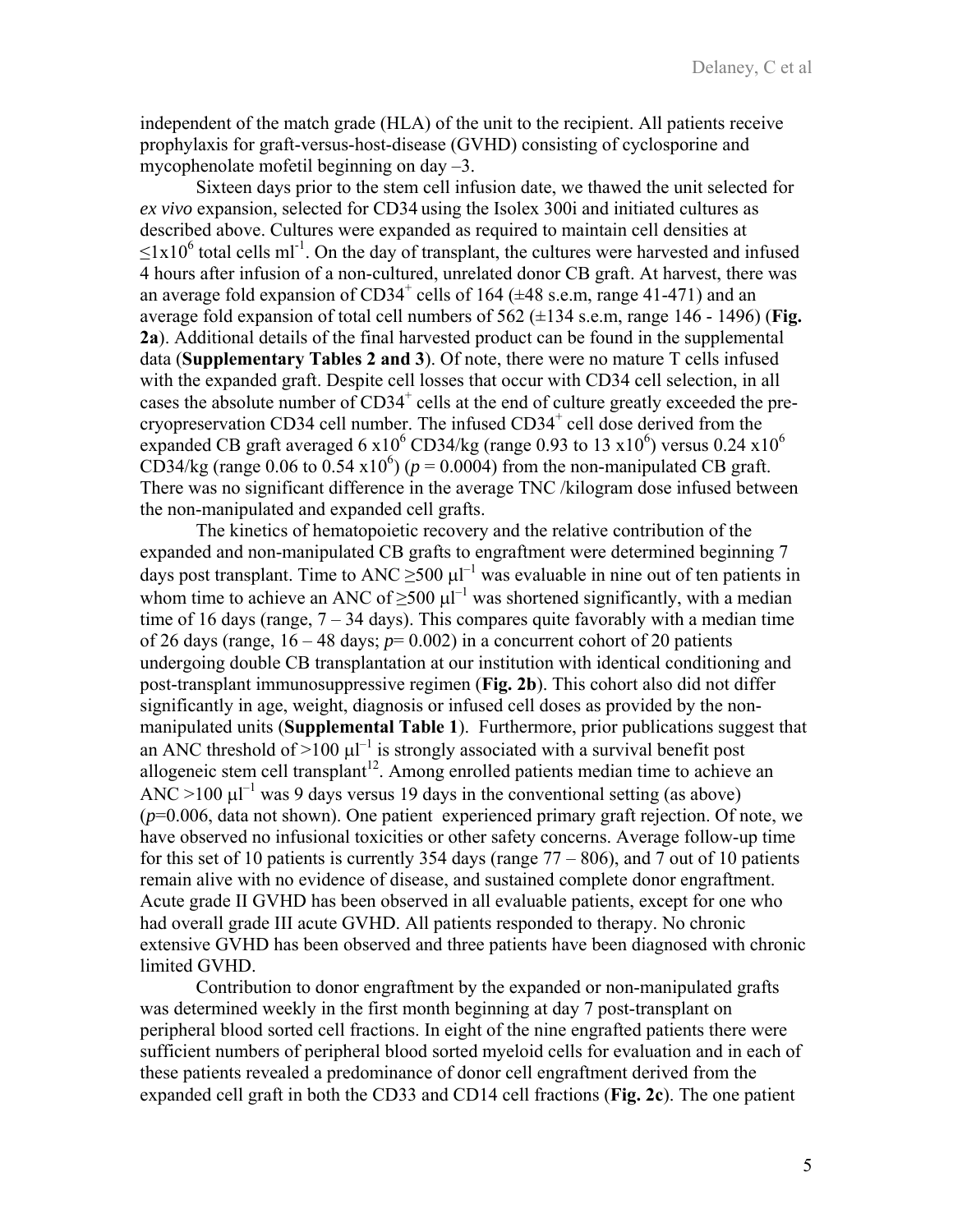that was not evaluable at day 7 due to an insufficient quantity of cells had concurrent reactivation of HHV6, a virus that has been shown to inhibit progenitor cell proliferation <sup>13</sup>. This patient was also the only patient with neutrophil engraftment occurring after day 21 post transplant and the only engrafted patient with no contribution to engraftment observed from the expanded graft.

In four patients, an ANC of  $\geq$ 500  $\mu$ l<sup>-1</sup> was attained at a time when the predominant contribution to myeloid engraftment was from the expanded cell graft (81, 96, 100 and 100% contribution to sorted CD33 and CD14 cell fractions (**Fig. 2c**, left column). Three of these four patients reached an ANC of  $\geq$ 500  $\mu$ l<sup>-1</sup> exceptionally early (7, 7 and 9 days), with the fourth at day 16. However, in the remaining four patients who all engrafted early ( $\leq$ 21 days), ANC  $\geq$ 500 occurred at a time when contribution to myeloid engraftment was derived from the non-manipulated graft. This may suggest a potential facilitating effect exerted by the *ex vivo* expanded cells on the non-manipulated CB graft (**Fig. 2c**, right column).

We observed longer-term *in vivo* persistence of the expanded cell graft in two patients. In one patient, analysis at day 240 post transplant revealed a portion  $(10 - 15\%)$ of the donor CD14, CD56 and CD19 cells were derived from the expanded graft but was no longer present by one year. In the second patient at day 180 post transplant, contribution to engraftment from the expanded cell population at day 180 post transplant in CD33, CD14, CD56 and CD19 cells ranged from 25 to 66% of total donor engraftment (Table 3). However, the expanded graft did not contribute to  $CD3<sup>+</sup>$  cell engraftment.

## *Discussion:*

Our prior reports demonstrated that expansion of mouse and human HSPC can result from constitutive activation of Notch signaling, and subsequent studies used recombinant ligands to activate endogenous Notch receptors, with the goal of enhancing *ex vivo* generation of non-genetically altered hematopoietic repopulating cells for therapeutic intent  $5-8$ . Here we have shown that Notch-mediated expansion of CB stem/progenitor cells results in a dramatic expansion of hematopoietic precursors capable of rapid multi-lineage *in vivo* NOD/SCID reconstitution, while possibly retaining longerterm repopulating ability. Moreover, preliminary results from our Phase I trial provide the first evidence that a key regulator of cell fate, the Notch pathway, can be used in a clinically compliant manner to generate a safe and potentially efficacious cell therapy product.

Significantly enhanced rates of myeloid engraftment have been seen, with an overall median time to neutrophil recovery (ANC 500  $\mu$ I<sup>-1</sup>) of 16 days, with six of nine patients achieving neutrophil engraftment between 7 and 17 days, faster than would be expected using 2 non-manipulated units (median time 23 to 26 days or longer in the published literature) 14,15. Of note, early (day 7) myeloid engraftment was derived almost entirely from the expanded cell graft (**Fig. 2**). In four patients the expanded cell graft remained the dominant donor graft when an ANC  $\geq$ 500  $\mu$ l<sup>-1</sup> was attained early ( $\leq$ 16 days) post-transplant. Furthermore, all but one of the remaining patients achieved an ANC of  $\geq$ 500  $\mu$ <sup>-1</sup> by day 21 post-transplant, despite loss of contribution to engraftment from the expanded cell graft. This is highly suggestive of a facilitating effect of the cultured cells in promoting engraftment from the non-manipulated CB unit, an hypothesis currently being explored.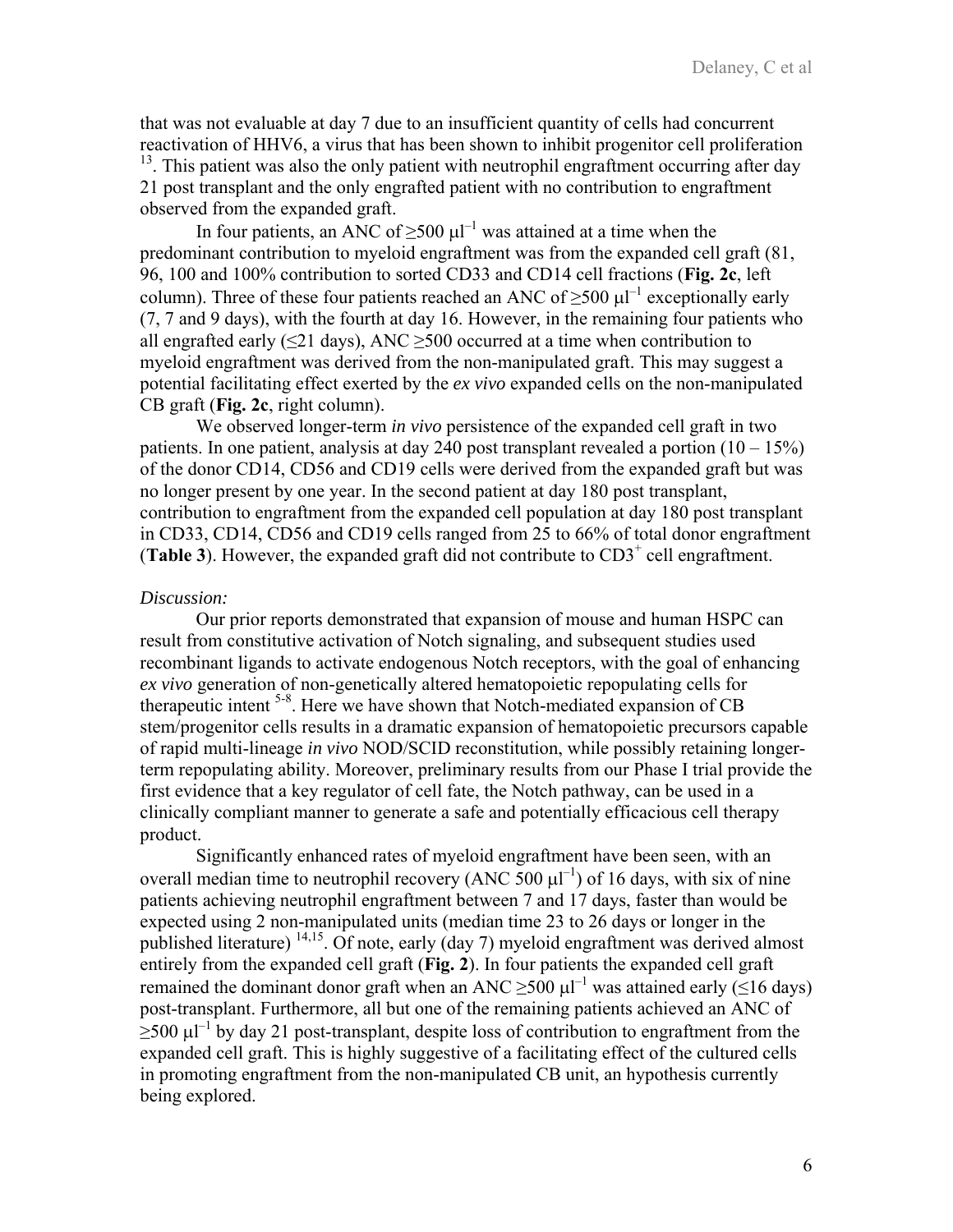The expanded cell population may also have retained a portion of longer-term repopulating stem/progenitor cells as suggested in the two patients with *in vivo* persistence of cultured donor cells. The lack of *in vivo* persistence in the remaining patients could either be due to loss of stem cell self-renewal capacity during culture, or to immune mediated rejection. It has been well documented that in most patients who receive two non-manipulated units for CBT, only one unit contributes to persistent longterm engraftment<sup>14,16,17</sup>. The mechanisms responsible for this single donor dominance remain ill-defined; however, one possibility is immune mediated rejection of the losing unit by the winning graft. If this is correct, even if longer-term repopulating cells were present after culture of CB progenitor cells in the presence of Notch ligand, immune cells present in the non-manipulated unit would be expected to reject the expanded cell graft, which itself does not contain either mature or newly generated T cells. This hypothesis is further supported by recent studies demonstrating an IFN- $\gamma$  response by CD8<sup>+</sup>CD45RO<sup>+/-</sup> CCR7 T cells in the "winning" unit against the rejected one in patients undergoing double cord blood unit transplantation<sup>20</sup>. Included in these studies were four patients in the present trial which showed an IFN-γ response by cells derived from the non-cultured cord blood unit in response to cells derived from the cultured unit in three of the patients and in whom only cells from the non-cultured unit survived long-term. In the fourth patient, failure to detect an IFN-γ response was associated with persistence of the cultured as well as non-cultured unit. Consequently, persistence of long-term engrafting potential retained within the expanded progenitor cell population was not expected and the >180 day *in vivo* persistence of progeny derived from the cultured cells observed in the two CBT patients despite these barriers was surprising, but consistent with our preclinical data in immunodeficient mice in which *ex vivo* expanded CB progenitors proved capable of secondary transplantation.

To our knowledge, this is the first demonstration of rapid hematopoietic engraftment derived from *ex vivo* expanded hematopoietic progenitors. However, while rapid neutrophil engraftment has been demonstrated in the patients treated to date, larger phase II/III studies are required to test the hypothesis that enhanced kinetics of engraftment observed will improve patient outcomes, including effects on overall survival, incidence of clinically significant infections, and days in the hospital.

## **Acknowledgments**

This work was supported by grants R24 HL74445, K23 HL077446, K12 CA076930, 5R01HL080245-02 (from the National Institutes of Health), CA15704 and DK56465. C.D. is a Damon Runyon Clinical Investigator supported in part by the Damon Runyon Cancer Research Foundation (CI# 35-07). I.D.B. is an American Cancer Society-F.M. Kirby Clinical Research Professor. The authors would like to thank Fred Appelbaum for his contribution to clinical trial design and clinical consultation, Jonathan Gutman for help in manuscript editing and clinical data coordination, and Doug Woodle for expert technical assistance. We also acknowledge the work of the clinical faculty and staff at the Seattle Cancer Care Alliance for the excellent clinical care provided to the patients.

**Competing interests statement:** The authors declare no competing financial interests.

## **Author Contributions:**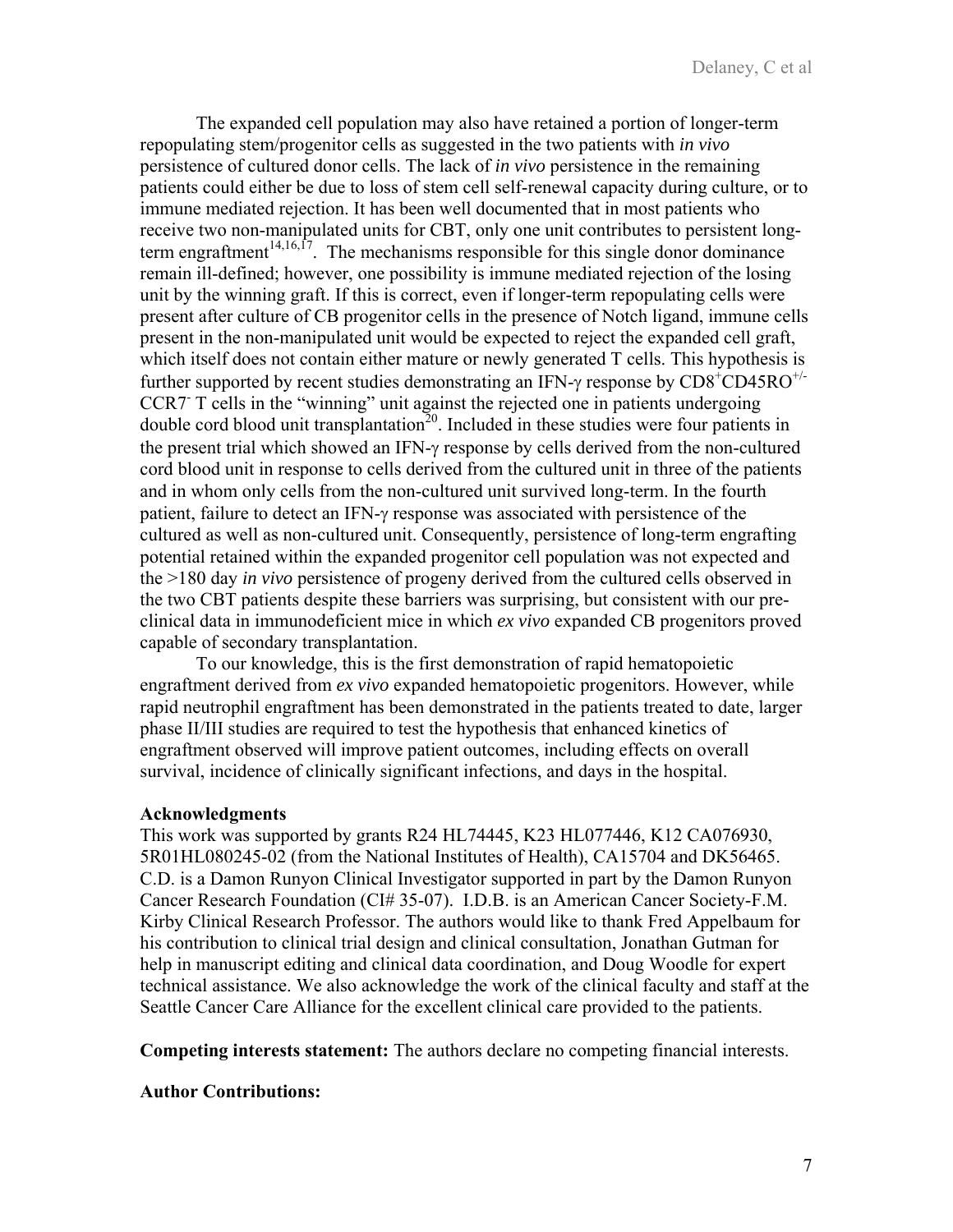C.D. conceived of project, designed experiments, analyzed the data, wrote manuscript, performed *in vitro* and animal studies, Principal Investigator of clinical studies, preparation of figures; S.H. experimental design, data analysis, manuscript editing; C.B.S. and H.V. performed *in vitro* studies, data analysis, animal studies; R.M. methods for large scale production of cGMP engineered Delta1; I.D.B conceived of project, experimental design, manuscript editing.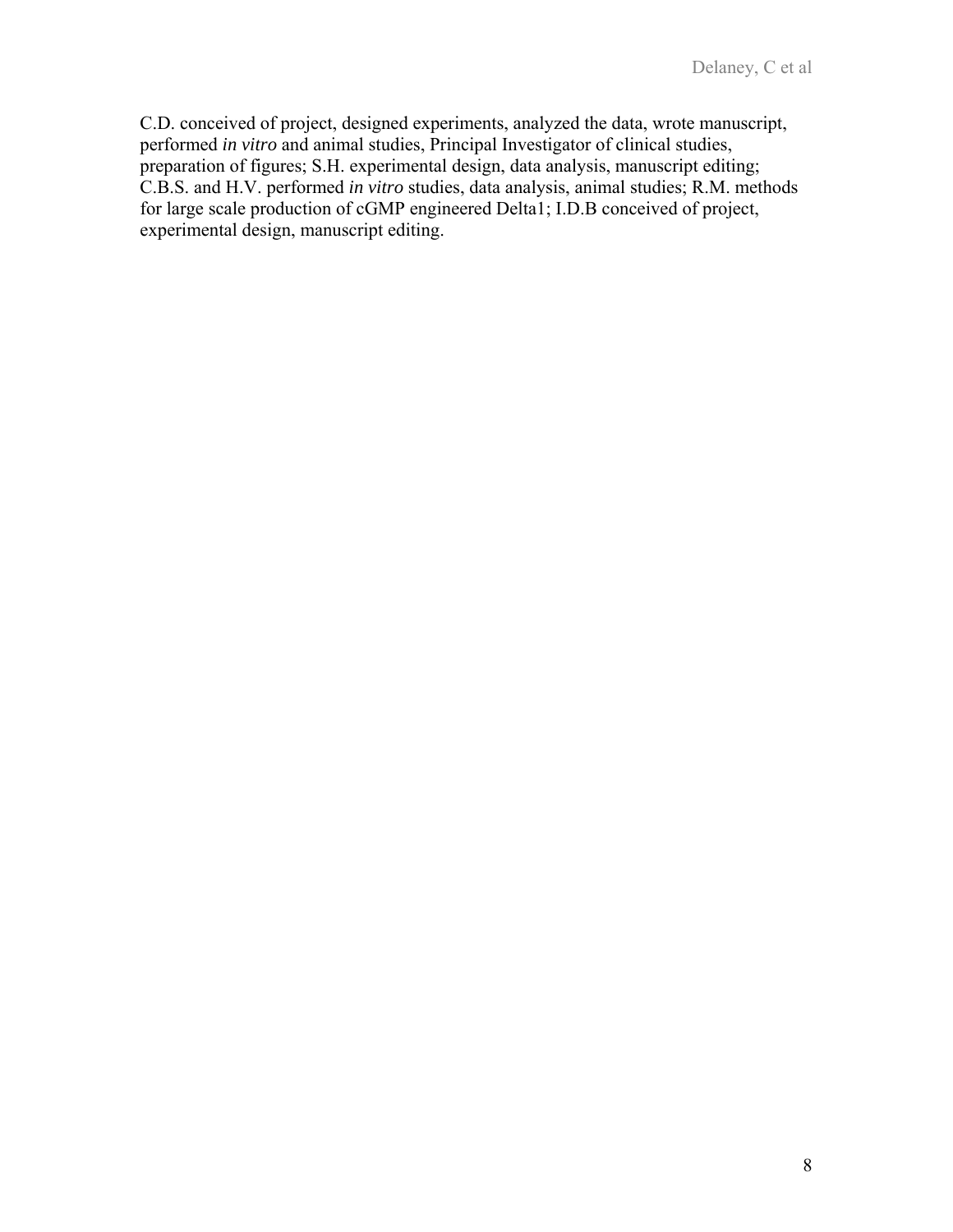# **Figure Legends.**

Figure 1: Culture of CD34<sup>+</sup> CB progenitors with Notch ligand results in enhanced **and more rapid human engraftment as well as increased SRC frequency.** CD34<sup>+</sup> cord blood progenitors were cultured in the presence of Delta1<sup>ext-IgG</sup> or control human IgG. The progeny of 30,000 starting  $CD34^+$  cells depleted of  $CD14^+$  cells were infused into individual sublethally irradiated NOD/SCID mice via tail vein injection. The number of cultured cells infused per mouse on average was  $2.2 \times 10^7$  following culture with Notch ligand and  $1.8 \times 10^7$  following culture with control human IgG. A third group of mice received 30,000 CD34<sup>+</sup> non-cultured cells plus  $2x10^5$  irradiated CD34<sup>neg</sup> carrier cells.  $\setminus$  (a) Bone marrow aspirates were performed at 3 weeks and both femurs and tibiae were harvested at 9 weeks when mice were sacrificed. Y axis represents the percent of human CD45 in the marrow of recipient mice. Results shown are the mean  $\pm$  sem of mice from 5 independent experiments (total number of mice per group: Delta $1^{\text{ext-lgG}}$ , N=46; Control IgG,  $N=32$ ; Non-cultured,  $N=44$ ). Contribution to engraftment from the lymphoid and myeloid compartments are represented by the black (lymphoid, as measured by co-staining of human CD19 and CD45) and gray portions (myeloid, as measured by co-staining of human CD33 and CD45). The white portion are human cells that did not co-stain for CD33 or CD19. **(b)** Cultured and non-cultured cells were infused into sublethally irradiated mice and human engraftment measured at 10 days, 3 weeks and 9 weeks. The y axis represents the percent of human CD45% in the marrow of recipient mice. Results shown are the mean  $\pm$  sem of mice from 3 independent experiments.

**Figure 2: Clinical grade culture of CB progenitors with Delta1ext-IgG results in significant** *in vitro* **expansion of CD34<sup>+</sup> cells and more rapid neutrophil recovery in a**  myeloablative double CBT setting. CD34<sup>+</sup> cord blood progenitor cells were enriched and placed into culture with Delta<sup> $1^{\text{ext-lgG}}$ </sup> as described. (a) The mean fold expansion for both total nucleated cells (TNC) and CD34<sup>+</sup> cells upon harvest is presented. Data shown in the bar graph are the mean  $\pm$  sem for the ten patients enrolled to date (range in parentheses). **(b)** The individual and median times (solid line) to absolute neutrophil counts (ANC) of  $\geq$ 500  $\mu$ l<sup>-1</sup> for patients receiving double unit CB transplants with two non-manipulated units ("conventional") versus with one *ex vivo* expanded unit and one non-manipulated unit ("expanded") is presented. **(c)** The absolute neutrophil count and specific donor CB unit contribution to myeloid engraftment over time (x axis, days 0 to 80) determined by ampFLP analysis are presented. The bars indicate percent expanded (hatched gray) or non-manipulated (white) unit contributing to myeloid (CD33+ ) engraftment (left axis) weekly through day 28 (day 7, 14, 21 and 28) post transplant and then at day 56 and 80. Eight of ten evaluable patients are presented (see results). The left column represents patients who achieved an ANC of  $\geq$ 500 μl<sup>-1</sup> when the expanded unit was the dominant donor while the right column represents patients who had converted to the non-manipulated donor when the ANC reached  $\geq$ 500  $\mu$ l<sup>-1</sup>. The solid line represents ANC over time (right Y axis). Individual time to ANC  $\geq$ 500  $\mu$ l<sup>-1</sup> is shown to the left of each graph.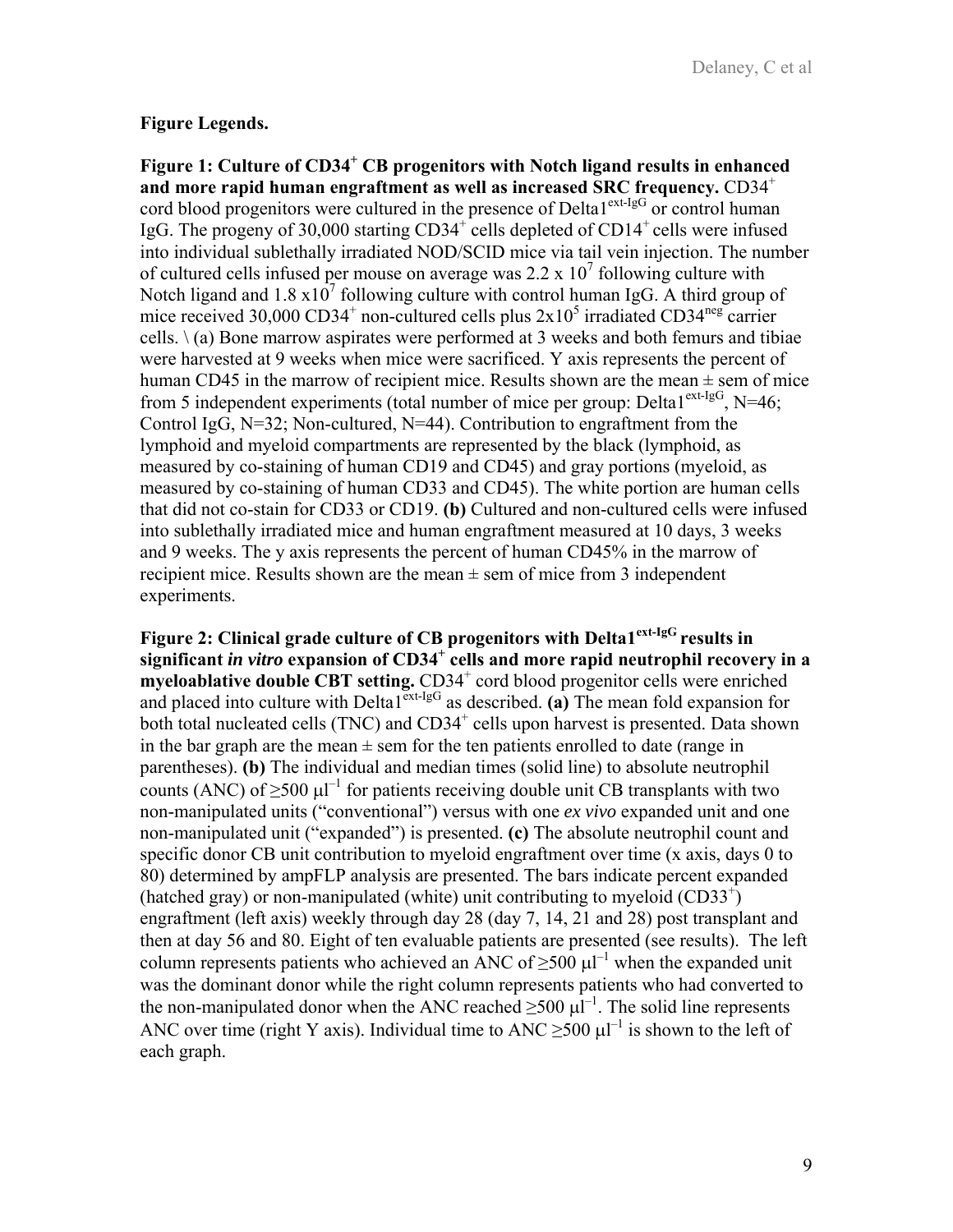|                                             | Mean $(\pm$ sem) | <b>Median</b> |
|---------------------------------------------|------------------|---------------|
| <b>CD34</b><br>Purity $(\% )$               | $64 \pm 5$       | 67            |
| CD34<br><b>Fold Increase</b>                | $184 \pm 35$     | 140           |
| <b>Total Cell #</b><br><b>Fold Increase</b> | $789 \pm 130$    | 645           |
| *Marrow CD45%<br>3 weeks                    | $3.7 \pm 1.3$    | 1.7           |
| <i><b>*Marrow CD45%</b></i><br>9 weeks      | $7.9 \pm 2.2$    | 2.1           |

**Table 1:** Preclinical Full-Scale Validation Runs (N=19)

\*N=124 (total number of mice evaluated)

| <b>Table 2: SRC Frequency Determined by Limiting Dilution Analysis</b> |
|------------------------------------------------------------------------|
|                                                                        |

|                                               | 3 weeks post transplant                                           |         |                  | 9 weeks post transplant |            |                                                                |  |
|-----------------------------------------------|-------------------------------------------------------------------|---------|------------------|-------------------------|------------|----------------------------------------------------------------|--|
| No. of $CD34+$<br>starting cells per<br>mouse | No. of mice engrafted with<br>$\geq$ 0.5 % CD45/total no. of mice |         |                  |                         |            | No. of mice engrafted with<br>$> 0.5$ % CD45/total no. of mice |  |
|                                               | Delta 1                                                           | Control | Non-<br>cultured | Delta 1                 | Control    | Non-<br>cultured                                               |  |
| 1200                                          | 3/46                                                              | 0/38    |                  | 5/45                    | 1/36       |                                                                |  |
| 6000                                          | 24/46                                                             | 7/36    | 2/41             | 15/45                   | 7/36       | 3/36                                                           |  |
| 30000                                         | 46/46                                                             | 23/32   | 6/44             | 43/43                   | 27/30      | 17/42                                                          |  |
| 150000                                        |                                                                   |         | 32/42            |                         |            | 34/38                                                          |  |
| No. of $SRC/10^6$<br>starting cells           | 125                                                               | $38***$ | $8***$           | 99                      | $56^\circ$ | $16***$                                                        |  |

\*p=0.01, \*\*\*p=0.0001; reference group Delta1<sup>ext-IgG</sup>, 3 and 9 weeks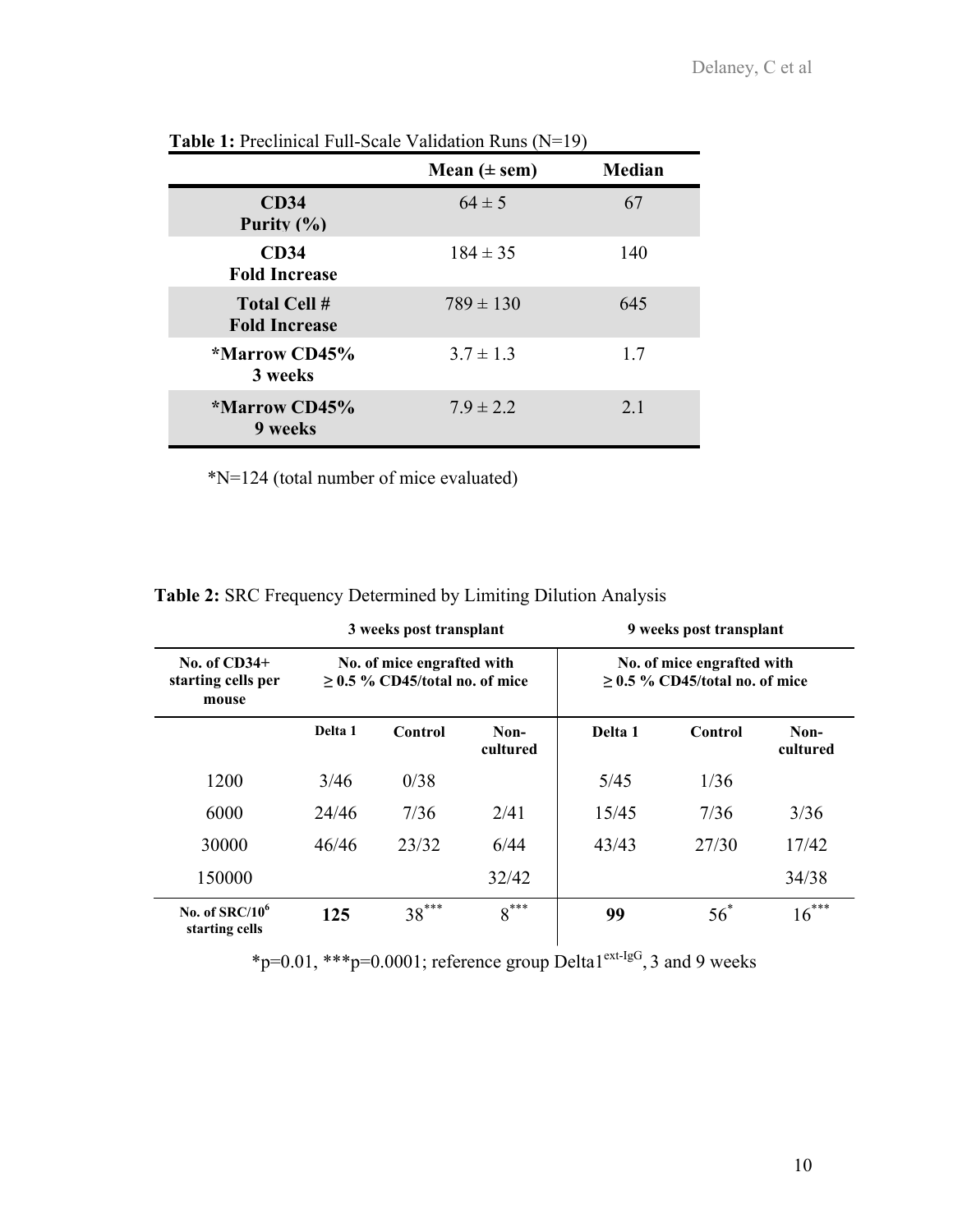| % Expanded Donor* | <b>Patient 2</b><br><b>Day 240</b> | Patient 6<br><b>Day 180</b> |
|-------------------|------------------------------------|-----------------------------|
| <b>CD33</b>       |                                    | 25                          |
| <b>CD14</b>       | 12                                 | 31                          |
| <b>CD56</b>       | 15                                 | 50                          |
| <b>CD19</b>       |                                    | 66                          |
| CD3               |                                    |                             |

**Table 3:** Long-term Persistence in Patients 2 and 6: Percent Peripheral Blood Cells Derived from the Expanded Cell Graft

\* No host cells were observed (level of detection  $1 - 5\%$ ).

#### **Methods**

**Cell processing.** We obtained human CB samples for research from normal deliveries under institutional review board approval and after consent was obtained. Units were incubated in ammonium chloride red blood cell lysis buffer, washed, and suspended in phosphate-buffered saline (PBS) with 2% human type AB serum. We incubated cells with anti-CD34 antibody 12.8 (generated in our laboratory), followed by immunomagnetic bead-conjugated rat anti-mouse IgM (Miltenyi Biotec), and purified them using an Automacs (Miltenyi Biotec). We then froze the cells. In some cases, we enriched thawed cells for  $CD34^+$  or  $CD34^+$ CD38<sup>-</sup> cells by flow cytometry.

For pre-clinical validation studies, frozen CB units obtained from the National Heart Lung and Blood Institute (NHLBI), or units obtained fresh, processed and cryopreserved, were thawed with Dextran-HSA  $^8$  and CD34+cells selected using the Isolex 300i Magnetic Cell Selector (Baxter).

*In vitro* culture. We cultured cells for  $17 - 21$  days for preclinical studies and 16 days for clinical grade cultures in non-tissue culture treated plates or  $75 \text{ cm}^2$  tissue culture flasks (Falcon, Becton-Dickinson, or Nunc, Thermo Fisher Scientific), or Lifecell X-Fold cell culture bags (Baxter). We pre-coated culture vessels with Delta $1^{ext-lgG}$  or human control IgG at 2.5  $\mu$ g ml<sup>-1</sup> (a density previously been shown optimal for generation of NOD/SCID repopulating cells <sup>7</sup>), together with 5  $\mu$ g ml<sup>-1</sup> of fibronectin fragment CH-296 (Takara Shuzo Co. LTD) overnight at 4º, washed them with PBS, and then blocked the vessels with PBS-2% BSA or HSA at 37º.

We cultured cells in serum-free medium (StemSpan SFEM, Stemcell Technologies) with recombinant human IL-3 (10 ng ml<sup>-1</sup>) IL-6 (100 ng ml<sup>-1</sup>), Thrombopoietin (TPO, 100 ng ml<sup>-1</sup>), Flt-3 Ligand (300 ng ml<sup>-1</sup>) and Stem Cell Factor (SCF 300 ng ml<sup>-1</sup>)(known as "5 GF") (Invitrogen). Other media tested were QBSF-60 (Quality Biological Inc.), Stemspan H3000 (Stemcell Technologies), Stemline (Sigma-Aldrich), X-Vivo 10 and 20 (Cambrex), and Stempro 34 (Invitrogen). We obtained clinical grade cytokines from CellGenix and clinical grade ligand was prepared in the Fred Hutchinson Cancer Research Center Biologics Production Facility.

We initiated cultures with 6,000 CD34<sup>+</sup> cells/well in 24 well plates, or 2.0- $3.5x10^5CD34^+$  cells/75 cm<sup>2</sup> flask or 85 cm<sup>2</sup> bag and expanded them after 7-10 days into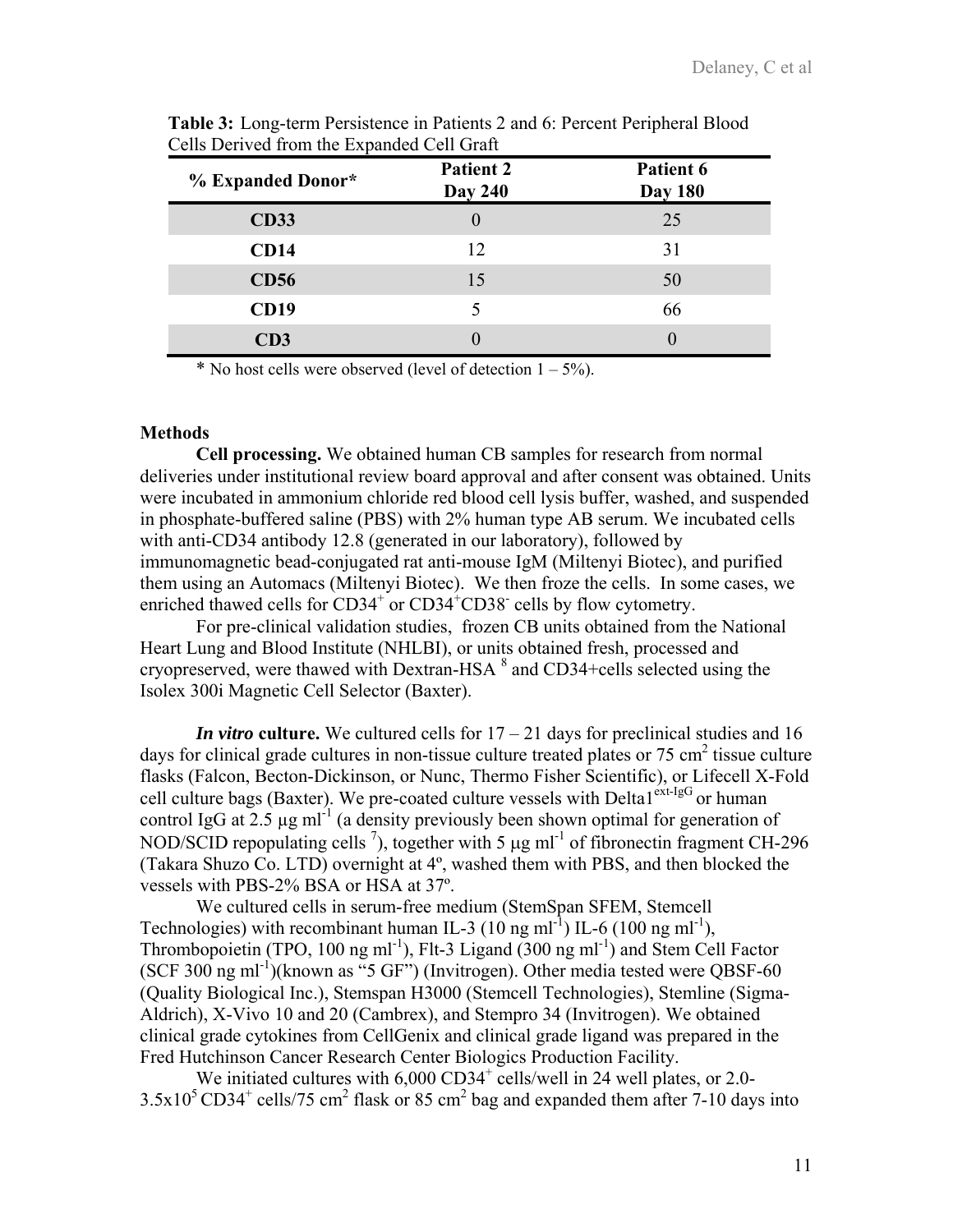one 390 cm<sup>2</sup> tissue culture bag or four to six 75 cm<sup>2</sup> tissue culture flasks. In some experiments, we further expanded cultures between days 10 and 14 into one or two additional 390  $\text{cm}^2$  bags or up to six additional flasks. We added fresh medium with cytokines every 3 to 4 days.

**Flow cytometric analysis.** We performed immunofluorescence analysis as described previously using FITC-labeled antibodies against CD34 and mouse CD45.1 (Becton Dickinson Pharmingen,), or PE-labeled antibodies against CD14, CD19, CD33, CD34, CD38 (Becton Dickinson Pharmingen), CD7 (8H8.1), CD56 (Beckman Coulter), and PerCP-conjugated antibody against  $CD45$  (Becton Dickinson Pharmingen)<sup>7</sup>, FITC, PE or PerCP-conjugated, isotype-matched antibodies served as controls.

*In vivo* **repopulation studies.** We infused sublethally irradiated (325 cGy) NOD/SCID or NOD/SCID IL-2Rγnull mice with the progeny of 30,000 starting CD34<sup>+</sup> cells per mouse via tail vein. In some cases, the total derived progeny were depleted of  $CD14+$  cells using immunomagnetic beads.  $CD34<sup>+</sup>$  non-cultured cells (30,000) were combined with  $2x10^5$  irradiated (15 Gy) CD34<sup>-</sup> CB cells as carrier cells. We assessed repopulating ability at 10 days to 3 weeks post-transplant using marrow removed from the knee joint of anesthetized mice. At nine weeks post-transplant, we sacrificed mice and assessed both femurs and tibias for the number and types of human cells. We determined the frequency of SRC (SCID mouse repopulating cells) in limiting dilution assays by the method of maximum likelihood using the L-CALC™ software (StemCell Technologies) from the proportions of engrafted recipients  $(≥0.5%$  human CD45<sup>+</sup> cell engraftment) measured in groups of mice transplanted with the progeny of different numbers of starting cells.

We performed secondary transplants following the method from Peled, et.al. <sup>19</sup>. Marrow cells harvested from bilateral femurs and tibias were resuspended in Stemspan with IL6 and SCF at 50 ng ml<sup>-1</sup> and incubated for 48 hours at  $37^{\circ}$  and then infused into secondary NOD/SCID IL-2R $\gamma^{\text{null}}$  recipients at a ratio of one donor to one recipient.

**Chimerism analysis.** We performed chimerism testing on peripheral blood samples that were sorted by FACS into  $CD3^+$ ,  $CD33^+$ ,  $CD14^+$ ,  $CD56^+$  and  $CD19^+$  cell fractions beginning on day +7 post transplant, using a DNA-based assay for short tandem repeat (STR) loci.

**Phase I Study.** We have enrolled ten patients to date in a Fred Hutchinson Cancer Research Center Protocol (Protocol 2044) after IRB approval was obtained and an IND filed with the FDA (BB-IND 12657, Sponsor C Delaney).

**Statistics.** Data are presented as the mean +/-SEM. The significance of the differences between groups was determined using paired or unpaired t tests, two-tailed (GraphPad Software).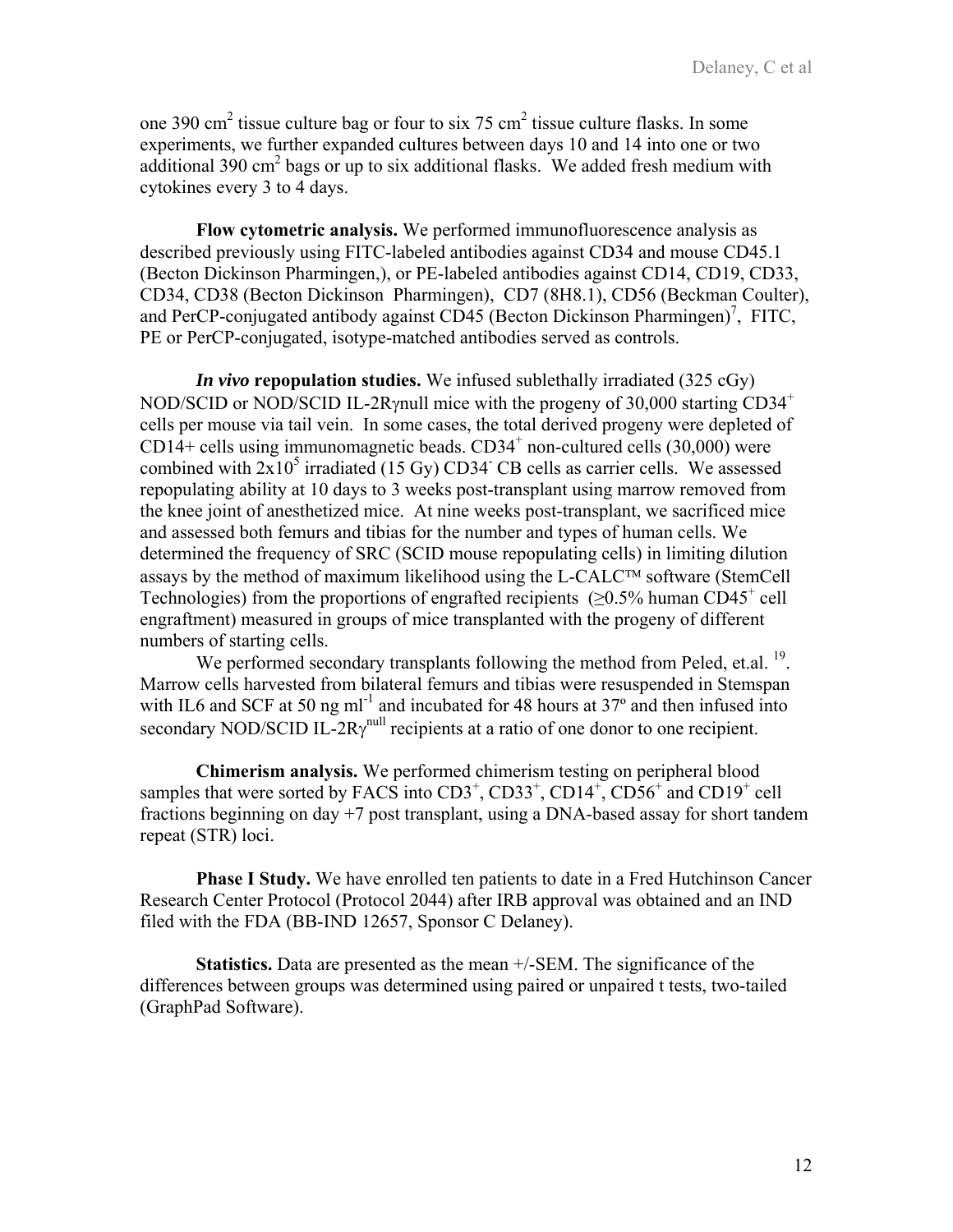# **References**

- 1. Shpall, E. et al. Transplantation of Ex Vivo Expanded Cord Blood. *Biology of Blood and Marrow Transplantation* **8**, 368-376 (2002).
- 2. de Lima, M. et al. Transplantation of ex vivo expanded cord blood cells using the copper chelator tetraethylenepentamine: a phase I/II clinical trial. *Bone Marrow Transplantation* **41**, 771-778 (2008).
- 3. Jaroscak, J. et al. Augmentation of umbilical cord blood (UCB) transplantation with ex vivo-expanded UCB cells: results of a phase 1 trial using the AastromReplicell System. *Blood* **101**, 5061-7 (2003).
- 4. Milner, L.A., Kopan, R., Martin, D.I. & Bernstein, I.D. A human homologue of the Drosophila developmental gene, Notch, is expressed in CD34+ hematopoietic precursors. *Blood* **83**, 2057-62. (1994).
- 5. Varnum-Finney, B. et al. Pluripotent, cytokine-dependent, hematopoietic stem cells are immortalized by constitutive Notch1 signaling. *Nat Med* **6**, 1278-81.  $(2000).$
- 6. Varnum-Finney, B., Brashem-Stein, C. & Bernstein, I.D. Combined effects of Notch signaling and cytokines induce a multiple log increase in precursors with lymphoid and myeloid reconstituting ability. *Blood* **101**, 1784-9 (2003).
- 7. Delaney, C., Varnum-Finney, B., Aoyama, K., Brashem-Stein, C. & Bernstein, I.D. Dose-dependent effects of the Notch ligand Delta1 on ex vivo differentiation and in vivo marrow repopulating ability of cord blood cells. *Blood* **106**, 2693-9  $(2005)$ .
- 8. Ohishi, K., Varnum-Finney, B. & Bernstein, I.D. Delta-1 enhances marrow and thymus repopulating ability of human CD34(+)CD38(-) cord blood cells. *J Clin Invest* **110**, 1165-74 (2002).
- 9. Bhatia, M. et al. Quantitative analysis reveals expansion of human hematopoietic repopulating cells after short-term ex vivo culture. *J Exp Med* **186**, 619-24. (1997).
- 10. Conneally, E., Cashman, J., Petzer, A. & Eaves, C. Expansion in vitro of transplantable human cord blood stem cells demonstrated using a quantitative assay of their lympho-myeloid repopulating activity in nonobese diabeticscid/scid mice. *Proc Natl Acad Sci U S A* **94**, 9836-41. (1997).
- 11. Suzuki, T. et al. Highly efficient ex vivo expansion of human hematopoietic stem cells using Delta1-Fc chimeric protein. *Stem Cells* **24**(2006).
- 12. Offner, F., Schoch, G., Fisher, L.D., Torok-Storb, B. & Martin, P.J. Mortality hazard functions as related to neutropenia at different times after marrow transplantation. *Blood* **88**, 4058 (1996).
- 13. Nitsche, A. et al. Inhibition of cord blood cell expansion by human herpesvirus 6 in vitro. *Stem Cells Dev* **13**, 197-203 (2004).
- 14. Barker, J.N. et al. Transplantation of 2 partially HLA-matched umbilical cord blood units to enhance engraftment in adults with hematologic malignancy. *Blood* **105**, 1343-7 (2005).
- 15. Bradstock, K. et al. Single versus double unrelated umbilical cord blood units for allogeneic transplantation in adults with advanced hematological malignancies: a